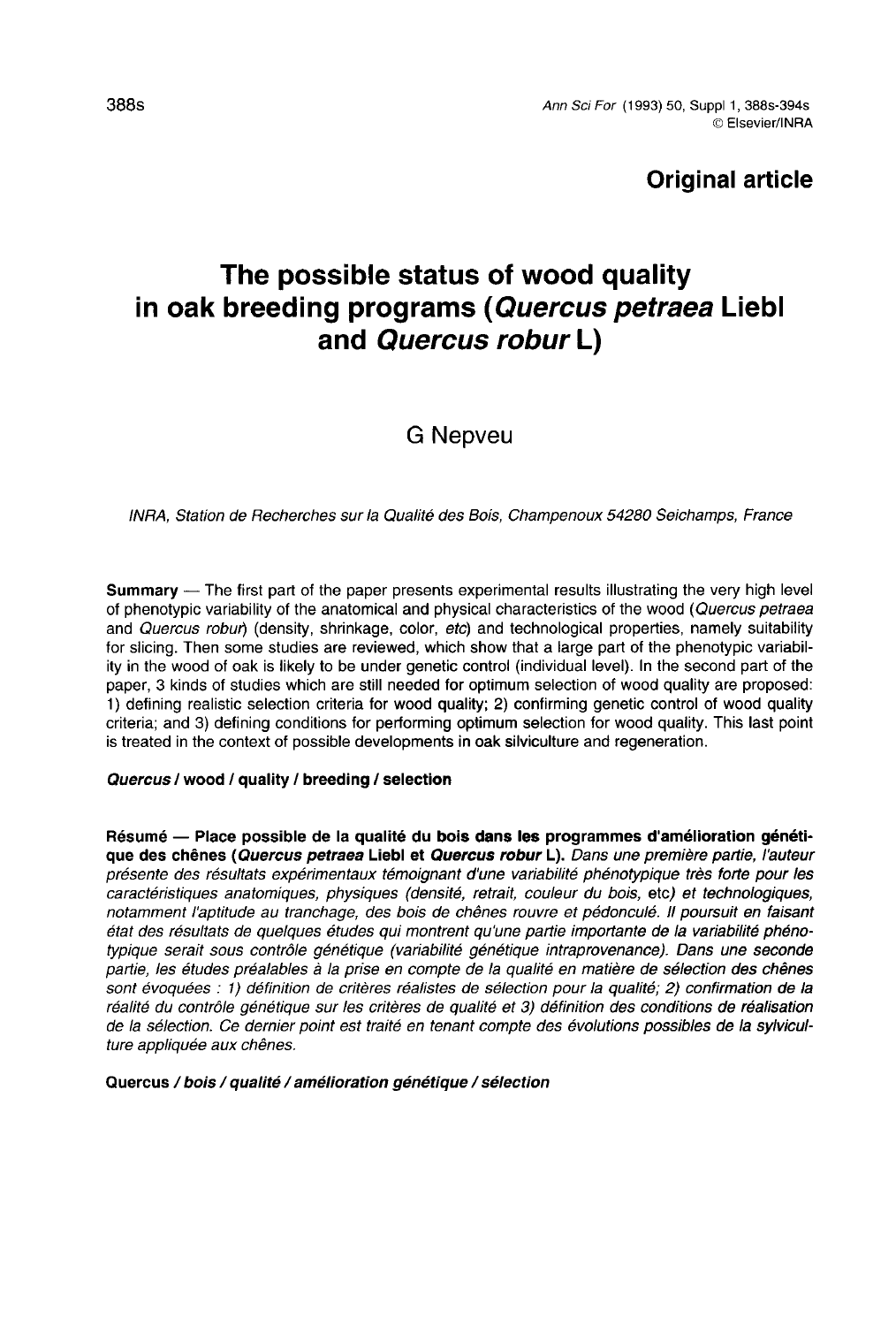# **INTRODUCTION**

The aim of this paper is to examine the importance of wood quality in an oak breeding program. Two questions arise: why take wood quality into account? How can it be taken into account?

Only Quercus petraea Liebl and Quercus robur L are considered here. In France, these are the only oaks of economic interest.

First of all, it seems to be useful to define realistic criteria for the wood quality of oak.

Furniture and joinery are uses of primary interest for oak. The decreasing availability of high-grade tropical timbers will emphasize the economic significance of oak for such uses. For these purposes, the following characteristics are necessary (Nepveu, 1990), in addition to suitably shaped logs: 1) low wood shrinkage; 2) no internal cracks, namely frost shakes; 3) straight grain; 4) suitable color and other esthetic traits (especially regularity of radial growth); and 5) small amount of sapwood.

## WHY TAKE WOOD QUALITY INTO ACCOUNT IN AN OAK BREEDING PROGRAM?

### High level of phenotypic variability for basic and technological properties in wood of oak

All studies devoted to oak have shown that the phenotypic variability of the wood properties of Q petraea and Q robur is very high. Table I gives some examples of such variability observed on some wood anatomical characteristics, basic and technological properties.

In oak, high levels of phenotypic variability have also been detected for spiral grain (Birot et al, 1980) and sensitivity to frost cracks (Miller, 1987).

If the priority of wood quality for some forest species is sometimes discussed, these data clearly show that in oak, wood

| Wood trait                                   | Ratio between<br>extreme tree means | Reference                  |
|----------------------------------------------|-------------------------------------|----------------------------|
| Individual vessel area in earlywood          | 2.0                                 |                            |
| Early wood width                             | 2.1                                 | Huber (1991a)              |
| % fiber in latewood                          | 4.1                                 |                            |
| Number of large rays in tangential direction | 3.2                                 | Nepveu and Huber (1991)    |
| Wood density                                 | 1.3                                 | Huber (1991b)              |
| Volumetric shrinkage                         | 1.7                                 | Eyono Owoundi (1991)       |
| Shrinkage anisotropy                         | 1.4                                 |                            |
| Lightness (on sliced veneer)                 | 1.2                                 | Flot (1988)                |
| % wood extractives in heartwood              | 2.0                                 | Feuillat (personal commun) |
| Deformation after drying                     | 4.7                                 |                            |
| Smoothness<br>sliced veneer                  | 1.8 to 2.7 according to criteria    | Marchal (1983)             |
| Thickness homogeneity                        | 2.0                                 |                            |
|                                              |                                     |                            |

Table I. Phenotypic variability for wood traits observed in Quercus petraea and Quercus robur.

Data are based on a large number of samples in each tree; in most cases, the size of the trees considered was homogeneous, near the size of trees in a final crop, trees originated mostly from the same stand or forest.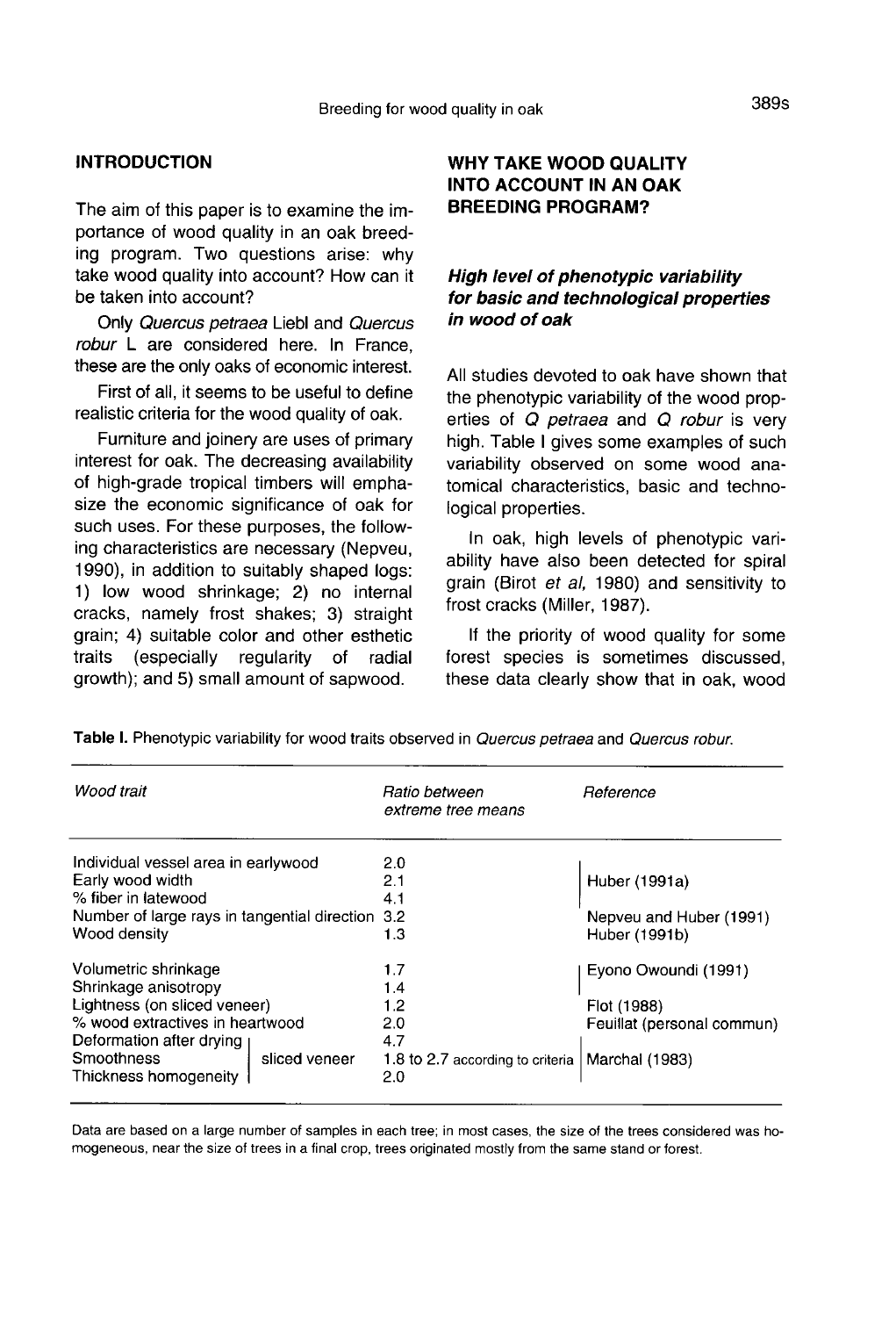properties cannot be neglected because they are too important for the use in joinery and furniture making.

In addition, only part of the large phenotypic variability of oak wood properties is explained by ring width. This means that trees of good quality and relatively high rates of radial growth can be found. In many cases, between-tree variabilities are given for mixed Q robur and Q petraea trees. However, it should be noted that the amount of phenotypic variability remains very high in each species.

### Presumption and first experimental results about genetic control of wood quality in oak

#### Presumption about genetic control

Presumptions about the genetic control of wood quality are based on 3 facts: 1) in other tree species, the genetic control of most wood properties is high at the individual tree level (Nepveu, 1986); 2) in oak, between-tree variability for wood properties appears to be high even if these trees are even-aged, have the same ring widths, have grown in the same stand. So, between-tree variability cannot be explained by silviculture and environment but only by microsite and/or genetic differences; and 3) in oak, even if between-tree variability is high, many wood properties do not vary significantly within the tree (when ring width and age from the pith are fixed). As mentioned above, this fact has to be related to microsite and genetic effects. However, taking into account the rotation length in oak silviculture, it is doubtful that microsite differences could explain the observation that the cambium of a 200-year-old tree has produced earlywood vessels of the same diameter during most of its life!

#### First experimental results about genetic control

Because of the small number of experimental plots available, there is little information about the genetic control of wood properties in oak. In spite of this, results obtained by Nepveu (1982, 1984a, b) and Kanowski et al (1990) on juvenile to verv juvenile clonal or progeny material clearly demonstrate that individual genetic (genotypic) control is: 1) very strong for individual vessel area in the earlywood ( $h^2 = 0.6$ -0.9); 2) strong for basic density  $(h^2 = 0.3$ -0.6); 3) interesting for wood shrinkage and earlywood width  $(h^2 = 0.3-0.4)$ ; and 4) low but significant for vessel percentage in the earlywood, latewood width and fiber percent in latewood ( $h^2 = 0.1 - 0.25$ ). These results were obtained for Q robur and Q petraea separately.

For Nepveu's results (1984a) the relatively low heritabilities observed for some anatomical traits are explained by low accurary of image analysis results at that time.

### HOW SHOULD WOOD QUALITY BE TAKEN INTO ACCOUNT IN A POSSIBLE OAK BREEDING PROGRAM?

As described below, taking wood quality into account in an oak breeding program has 3 requirements.

### Define realistic criteria for selection of wood quality

Selection for quality against, for example, shrinkage, frost cracks, spiral grain, for esthetic appeal and a high proportion of heartwood cannot be realistically performed directly: easily measurable criteria have to be found for this purpose.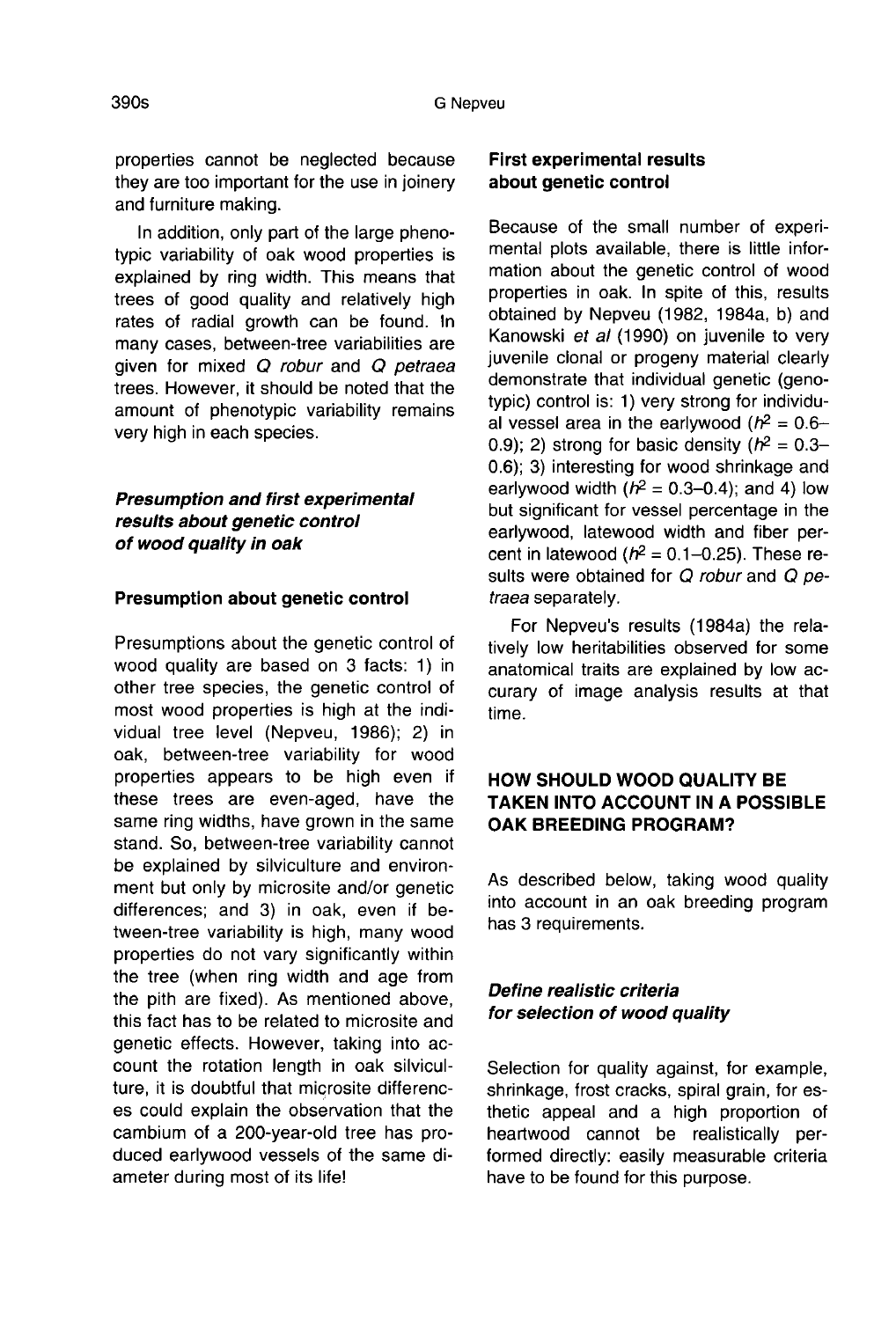#### Selection against shrinkage

The first results gained by Eyono Owoundi (1991) show that wood density combined with ring width and age from the pith are good predictors of wood shrinkage: if both of the other two characteristics are maintained constant, shrinkage increases when wood density and ring width increase and age from the pith decreases.

Additional information on shrinkage obtained by measurements of wood anatomy are expensive to carry out and yield little further information.

### Selection against sensitivity to frost cracks

Some basic properties and anatomical characteristics of the wood have been identified as having value in identifying frost-cracked trees (Savill, 1986; Cinotti, 1991) namely: individual vessel area in the earlywood, wood density, wood ray number, wood shrinkage, spiral grain and stem water content.

At present, more research is needed to identify realistic and certain selection criteria for sensitivity to frost cracks.

#### Selection for wood esthetics

Because of its high variability and, as a consequence, large variability in prices of the final products, esthetics cannot be neglected in selection. However, in spite of initial work in this field performed on oak veneers (Mazet and Janin, 1990), enduser's needs still have to be identified clearly in terms of wood structure and properties.

Such studies will probably have to include quantitative and qualitative measurements on wood extractives.

#### Selection against percent sapwood and spiral grain

Possibilities other than direct selection are difficult to imagine for these 2 important characteristics. Spiral grain is known to be genetically controlled but patterns of withintree variability are confused and seem to be closely dependent upon individual trees.

For these 2 characteristics, phenotypic and within-tree variabilities will have to be studied intensively before any decisions about selection strategies can be made.

In addition, a possible consequence of decreasing the percentage of sapwood has to be evaluated in terms of tree physiology, namely the role of sapwood thickness and water content during drought.

#### General comments

In attempting to identify realistic criteria for selection based on wood quality, one important point can be stressed: recent preliminary results (Eyono Owoundi, 1991; Huber, 1991b) appear to show that wood density versus ring width curves in oak could provide synthetic information about wood properties and anatomy. In addition, parameters of such curves depend upon individual trees and seem to be under genetic control, as shown in figures 1 and 2.

It can be noted too that: figure 1 confirms the previous intuition and results of Polge and Keller (1973), who found that for the same ring width, 2 oak trees can exhibit very large differences in wood density; figure 2 indicates that clones with low density (and probably as a 'statistical' consequence, low shrinkage) can be found in spite of wide ring widths. This type of tree, if not susceptible to frost cracks and esthetically acceptable, could be valuable for farm forestry and to complete the natural regeneration in 'classical' silviculture.

The results show that we can hope that curves giving density versus ring width for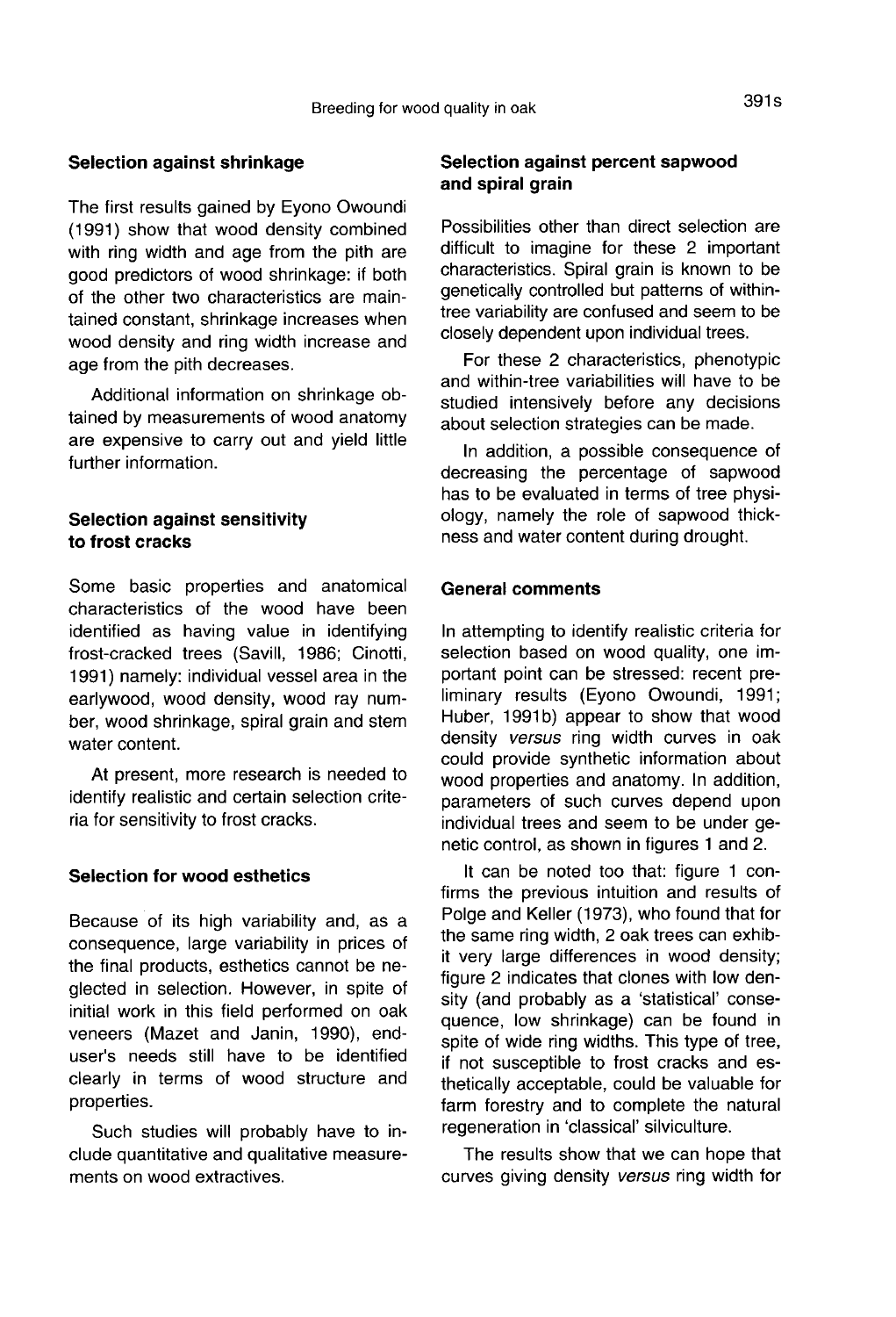

Fig 1. Wood basic density versus ring width in oak (Q petraea and Q robur). A curve represents a tree (after Huber, 1991b).

individual trees might provide information on other wood properties and anatomy, and on the genetic value of the tree. If verified, their use for effective and realistic selection, even on phenotypes in the forest, could be valuable.

Such selection could be non-destructive using X-ray scanning of increment cores.

#### Estimate or confirm the level of genetic control on wood criteria identified as realistic predictors of wood quality

The following points are considered important:  $1)$  Q robur and Q petraea must be considered separately; 2) genetic gain for wood quality has to be sought at the individual tree level (ie genetic or genotypic level within the provenance); 3) estimation of genetic parameters must be adapted to

the chosen breeding program (see below); and 4) special attention has to be given to juvenile-mature genetic correlations.

### Define conditions of performance in selection for wood quality in accordance with developments in oak silviculture and regeneration

Two conditions should be considered: 1) continuation of 'classical' silviculture based on natural regeneration, in which case, genetic improvement would consist of cutting down trees which are not desirable as parents; and 2) development of artificial regeneration in existing stands or plantations of new ones (farm forestry, etc) in which case, genetic improvement could be more 'classical', ie, namely use progenies and clone testing and multiplication.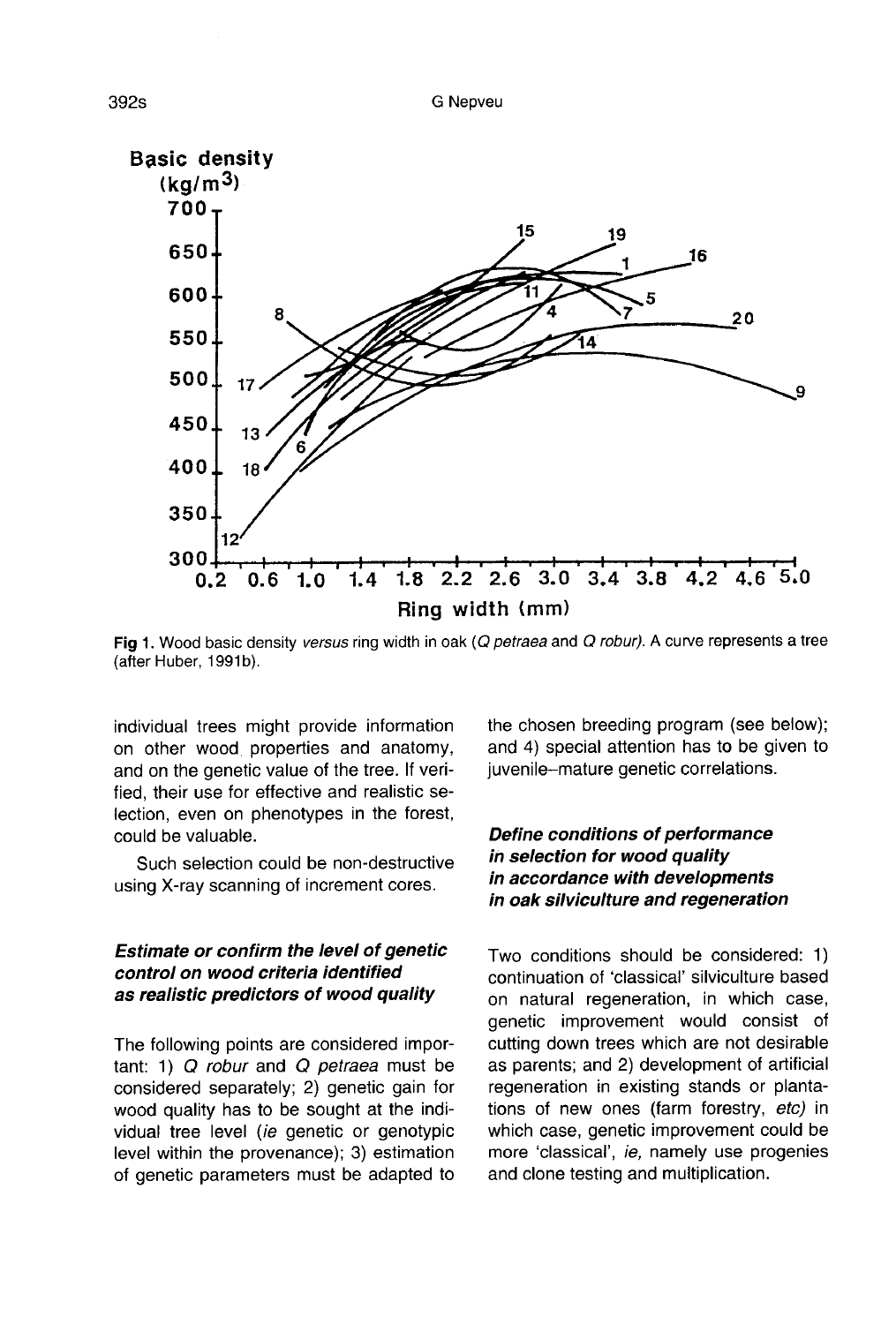

Fig 2. Wood basic density versus ring width in Q petraea according clone. A point represents a ramet; 4 clones and 8-11 ramets/clone are represented (after basic data from Nepveu, 1984b).

In either case, the time between generations will be high. Therefore, research will have to be focused on methods of selection which provide rapid genetic gain for wood quality. In this event, estimation of the genetic value of mature parent trees (for sexual or vegetative reproduction) through minute evaluation of their phenotype will be a crucial operation.

#### **CONCLUSION**

Much improvement in wood quality can be expected if wood properties are taken into consideration in possible oak breeding programs. Early results have been encouraging.

However, significant work remains, mainly in: 1) defining realistic criteria for wood selection: this point certainly represents the major part of the work; 2) confirming the level of genetic control on above-mentioned criteria; and 3) devising strategy(ies) for wood selection which are effective and adapted to oak silviculture.

#### ACKNOWLEDGMENTS

A substantial part of the results mentioned here have been made possible thanks to the financial